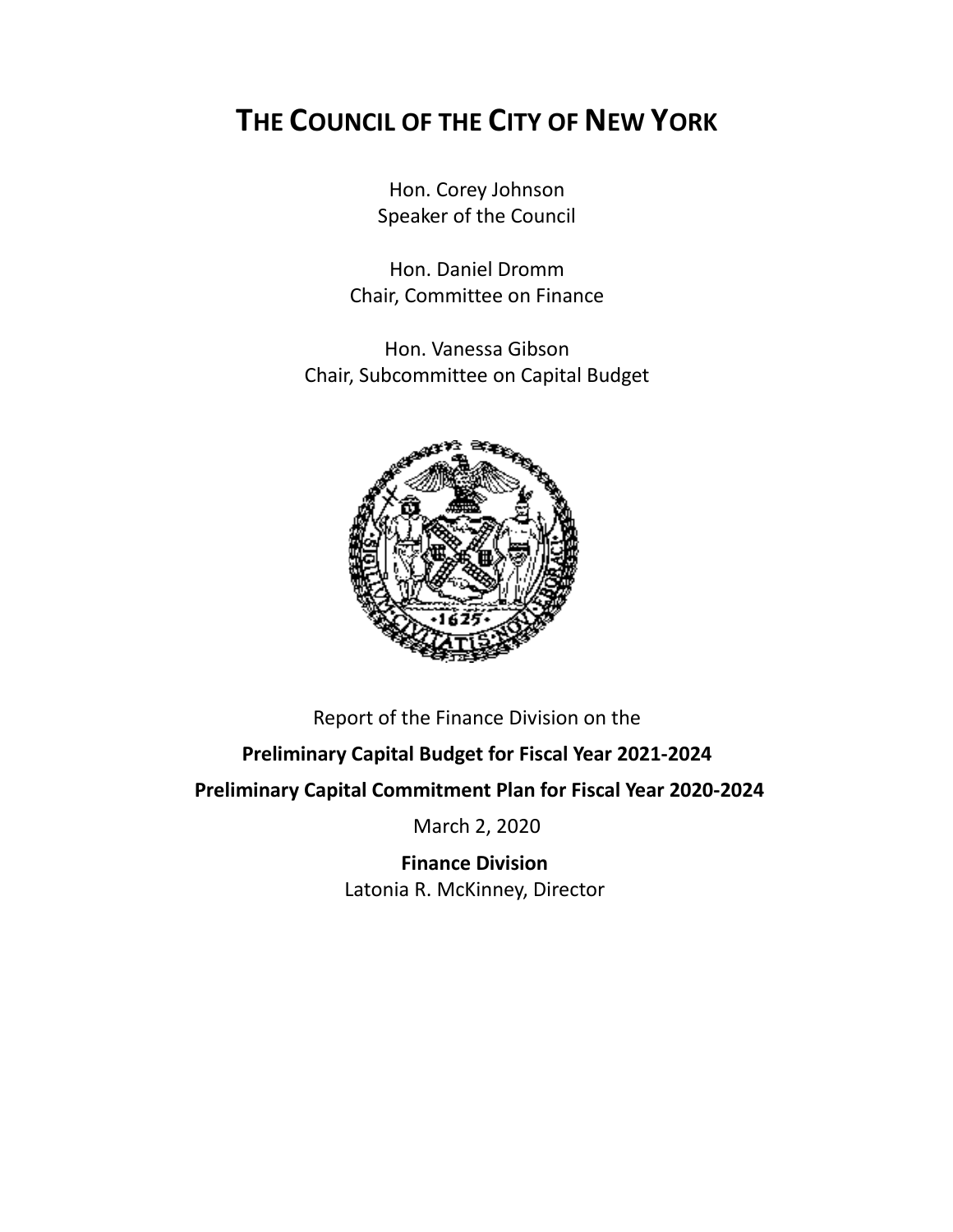# Finance Division

**Legal Unit** Rebecca Chasan, Senior Counsel Noah Brick Stephanie Ruiz

### **Budget Unit**

Regina Poreda Ryan, Deputy Director Nathan Toth, Deputy Director Crilhien Francisco, Unit Head Chima Obichere, Unit Head John Russell, Unit Head Dohini Sompura, Unit Head Eisha Wright, Unit Head Aliya Ali Sebastian Bacchi John Basile Chelsea Baytemur Monika Bujak Peter Butler John Cheng Sarah Gastelum Julia Haramis Lauren Hunt Florentine Kabore Jack Kern Daniel Kroop Monica Pepple Michele Peregrin Masis Sarkissian Frank Sarno Jonathan Seltzer Nevin Singh Jack Storey Luke Zangerle

**Revenue and Economics Unit** Raymond Majewski, Deputy Director, Chief Economist Emre Edev, Assistant Director Paul Sturm, Supervising Economist Hector German William Kyeremateng Nashia Roman Kendall Stephenson Andrew Wilber

**Discretionary Funding and Data Support Unit** Paul Scimone, Deputy Director James Reyes Savanna Chou Raymond Furlong

# **Administrative Support Unit** Nicole Anderson Maria Pagan Courtneigh Summerrise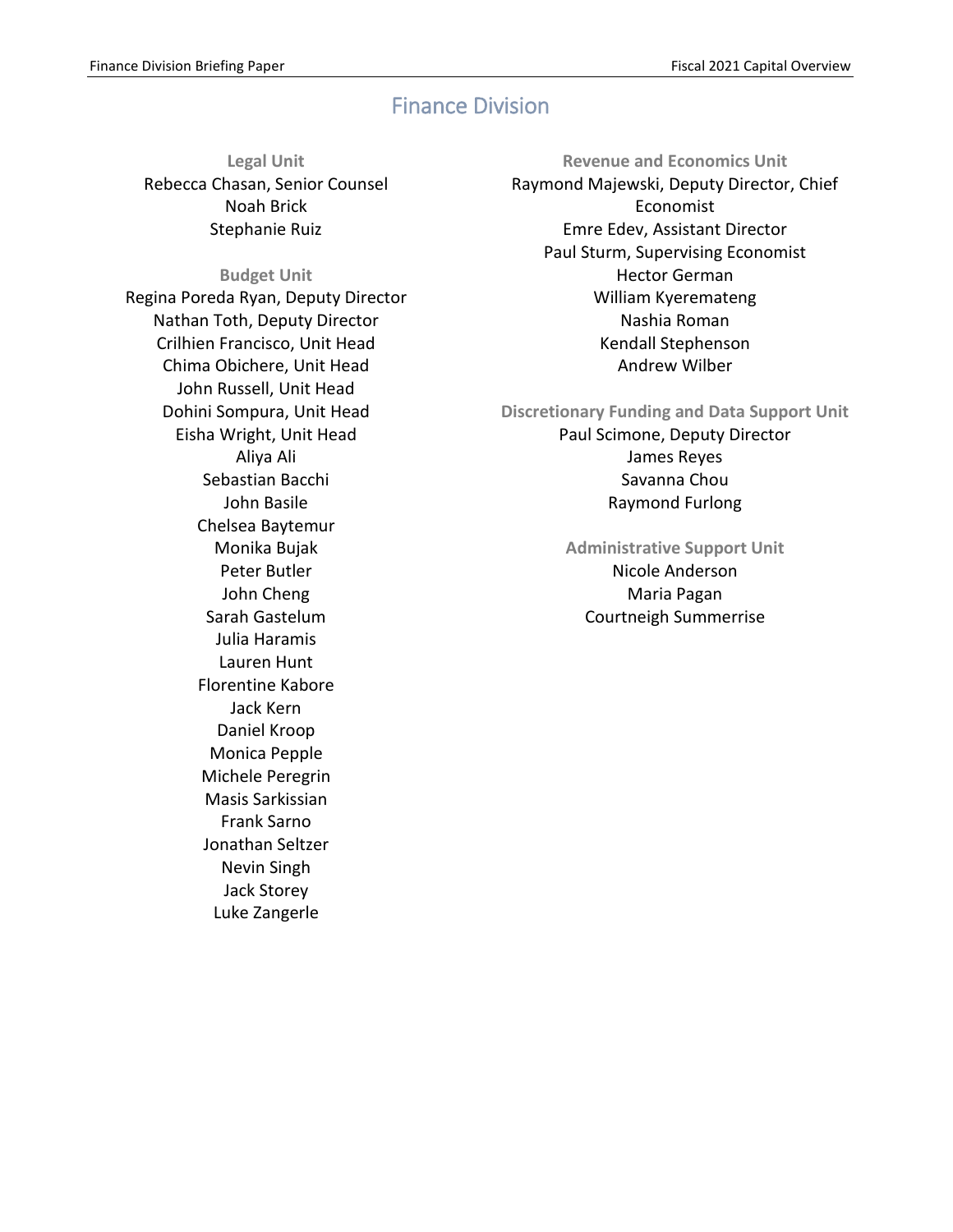# **Table of Contents**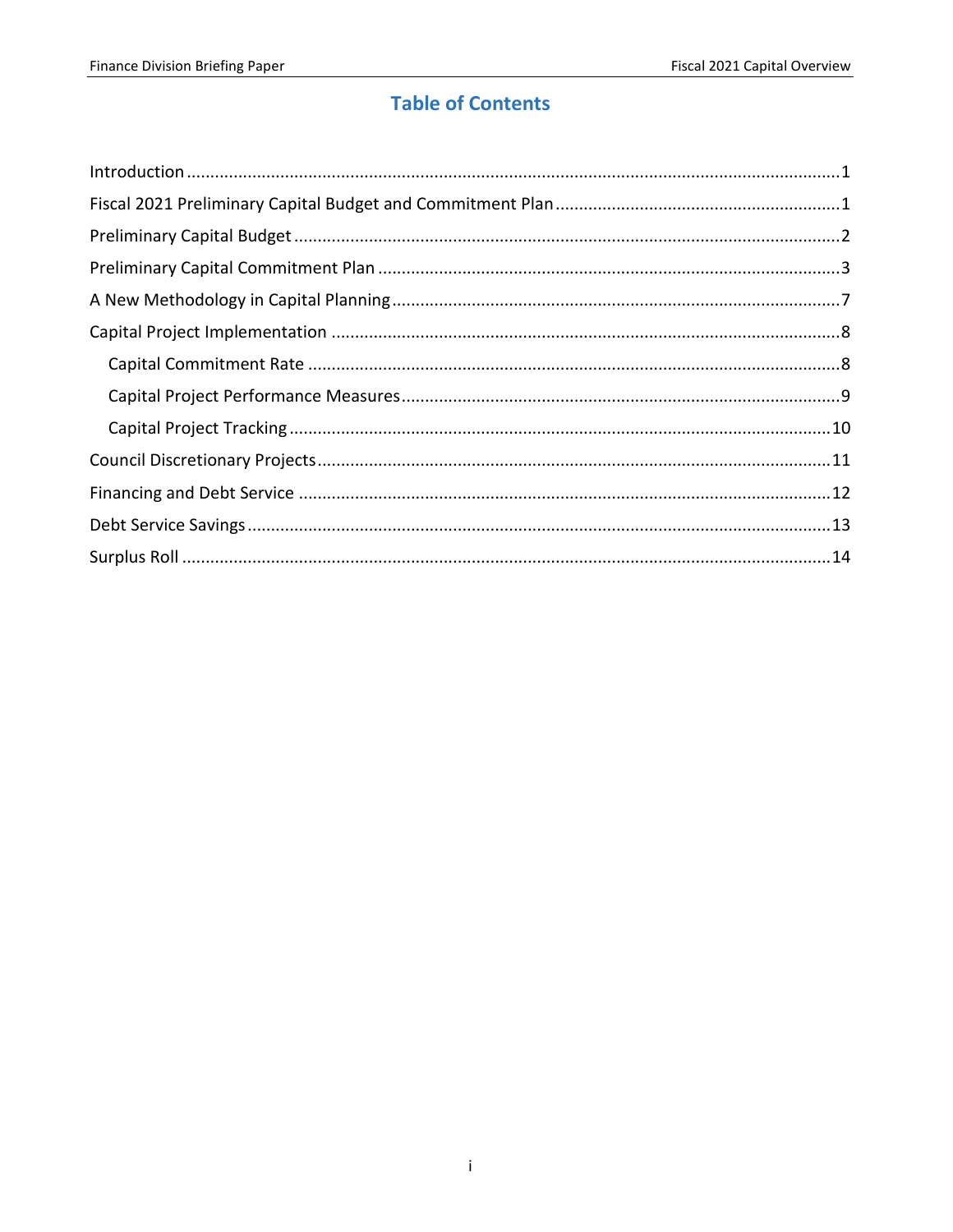# <span id="page-3-0"></span>**Introduction**

On January 16, 2020, Mayor Bill de Blasio released the Fiscal 2021 Preliminary Capital Budget (Capital Budget), and the Fiscal 2021 Preliminary Capital Commitment Plan (Commitment Plan or Plan). On March 2, 2020 the New York City Council will begin its review of the Mayor's proposed budget for the coming year with the Committee on Finance's hearing on the Fiscal 2021 Preliminary Budget. In this document, the New York City Council (the Council) will be examining the Capital Budget and the Commitment Plan, as well as the debt service spending that supports the Commitment Plan. This report is one of three prepared for the hearing of the Committee on Finance jointly with the Subcommittee on Capital Budget and will review changes to the Capital Budget, the Plan, the Plan's structure, as well as changes that the City has made to its capital planning approach, capital project implementation, tracking and discretionary projects.

# <span id="page-3-1"></span>**Fiscal 2021 Preliminary Capital Budget and Commitment Plan**

The Capital Budget supports large, long-term investments that aim to improve the state of good repair of the City's infrastructure, as well as support its growth. The Capital Budget provides, by agency and budget line (analogous to units of appropriation, or U/As, in the expense budget), the requested appropriations for Fiscal 2021 and the three-year capital program. It proposes new appropriations of \$10.7 billion for Fiscal 2021 and a total of \$56.1 billion for Fiscal 2021 through Fiscal 2024.

The Commitment Plan, which is a five-year spending plan, provides, by agency and budget line, appropriations for Fiscal 2020 and planned commitments for Fiscal 2020 through 2024. The Commitment Plan also shows, by budget line, the total current contract liability, the total spending since the introduction of the budget line, and commitments made during Fiscal 2020 through November 2019. Planned commitments are scheduled across the five-year period at the project level. The Commitment Plan includes \$85.5 billion in planned commitments for Fiscal 2020 through Fiscal 2024.

The Capital Budget is significantly less than the Commitment Plan because it does not include the appropriations for Fiscal 2020 or the amount of funding that will be re-appropriated for Fiscal 2021 in the next adopted budget. Each year, the executive capital budget includes a proposed appropriation total for each budget line, which typically, significantly increases the size of the capital budget for the coming year. At the adoption of the Fiscal 2020 Capital Budget, approximately \$23.8 billion in Fiscal 2019 appropriations were re-appropriated for Fiscal 2020. There is currently a balance of \$32.5 billion in available appropriations in Fiscal 2020 and whatever is uncommitted at the end of the fiscal year in June will be re-appropriated into Fiscal 2021 and will increase the Adopted Capital Budget accordingly.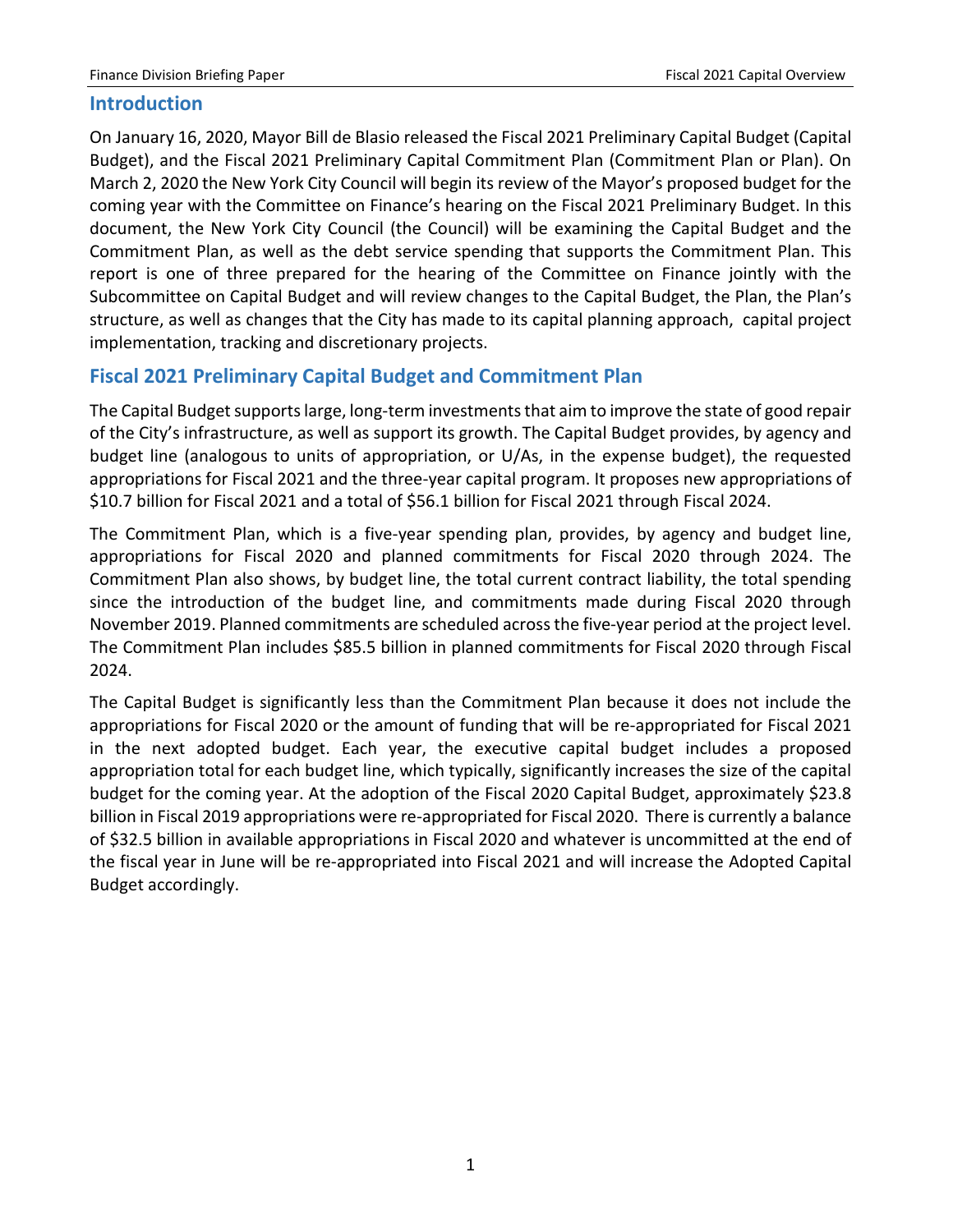## <span id="page-4-0"></span>**Preliminary Capital Budget**

The Capital Budget for Fiscal 2021-2024 totals \$56.1 billion, with an average appropriation of \$14 billion for each year, to support capital programs at 28 City agencies. Of this amount, \$46.7 billion, or 83 percent, is City-financed, with the remaining \$9.4 billion expected to come from State, federal, and private grants.



The Capital Budget provides the framework for capital spending by agency. A proposed budget is released three times annually, in January, April, and June, and each presents a four-year plan for what appropriations the City anticipates will be needed for agencies to complete their capital projects. The preliminary and executive capital budgets show an estimate of the appropriations needed for each agency for each fiscal year. The adopted capital budget shows the actual appropriations for the current fiscal year and plan for the subsequent three years, all of which are broken down by agency and budget line. The actual appropriations are the maximum amount that agencies are legally authorized to spend on the capital projects contained within each budget line. The table below shows the Fiscal 2021 to Fiscal 2024 Preliminary Capital Budget by agency and funding source.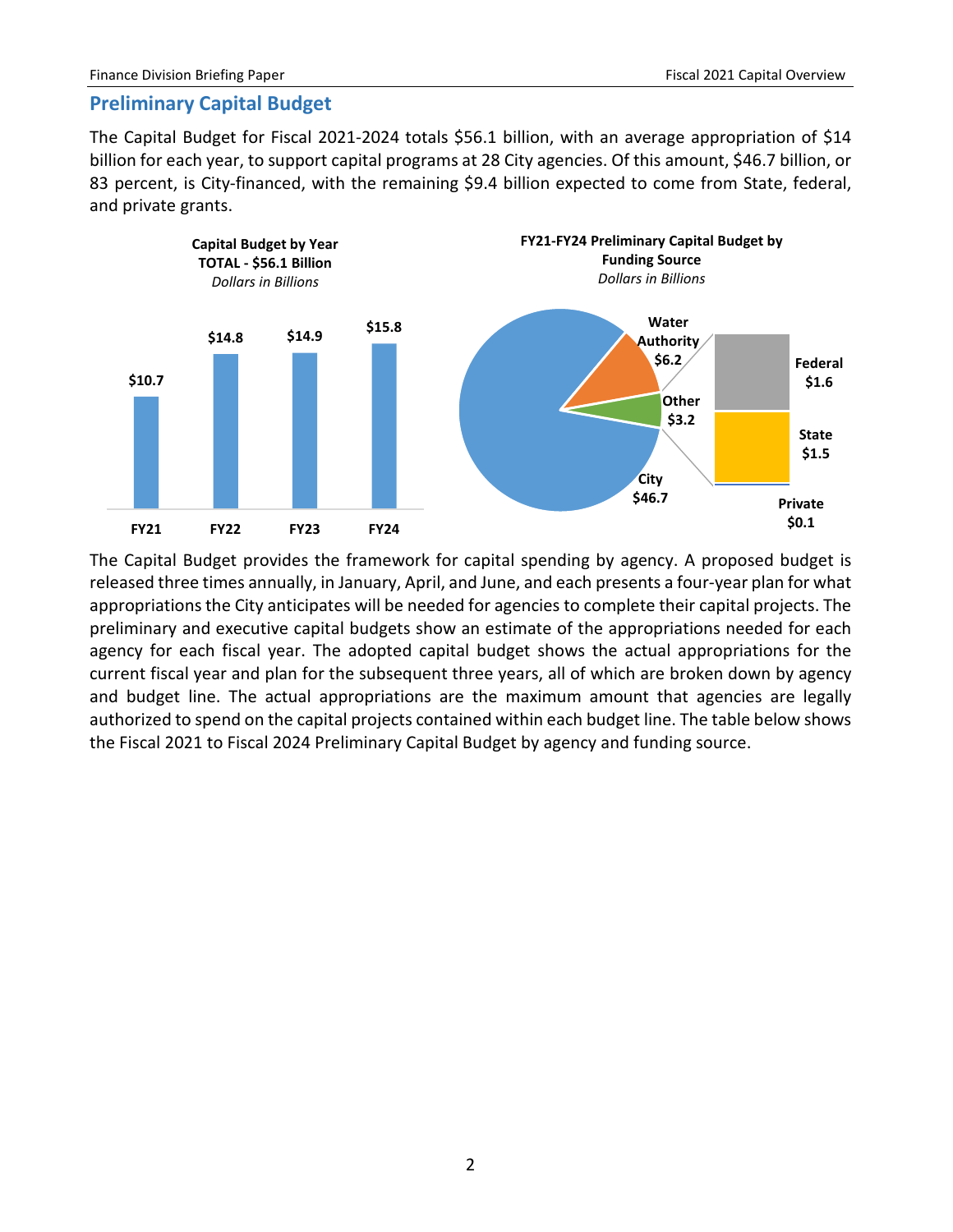#### **Capital Budget Financial Summary**

*Dollars in Thousands*

|                                         | <b>FY21 Preliminary Budget</b> |              |              |              |              |  |
|-----------------------------------------|--------------------------------|--------------|--------------|--------------|--------------|--|
|                                         | <b>FY21</b>                    | <b>FY22</b>  | <b>FY23</b>  | <b>FY24</b>  | <b>TOTAL</b> |  |
| <b>Spending</b>                         |                                |              |              |              |              |  |
| Administration for Children's Services  | \$19,050                       | \$14,281     | \$23,422     | \$23,673     | \$80,426     |  |
| City University of New York             | 9,047                          | 48,421       | 27,174       | 82,864       | 167,506      |  |
| Courts                                  | 256,603                        | 228,885      | 148,915      | 265,814      | 900,217      |  |
| Department for the Aging                | 188                            | 5,367        | 129          | 6,333        | 12,017       |  |
| Department of Citywide Admin Services   | 875,062                        | 1,336,294    | 820,350      | 865,601      | 3,897,306    |  |
| Department of Correction                | 215,050                        | 950,637      | 2,284,565    | 2,242,898    | 5,693,150    |  |
| Department of Cultural Affairs          | 6,616                          | 105,624      | 8,814        | 21,762       | 142,816      |  |
| Department of Education                 | 3,332,099                      | 3,480,762    | 3,514,380    | 3,239,780    | 13,567,021   |  |
| Department of Environmental Protection  | 1,365,107                      | 1,750,205    | 2,140,931    | 2,074,230    | 7,330,473    |  |
| Department of Health and Mental Hygiene | 59,373                         | 103,838      | 20,197       | 264,821      | 448,229      |  |
| Department of Homeless Services         | 21                             | 80,647       | 90,886       | 116,481      | 288,035      |  |
| Department of Housing & Development     | 905,387                        | 1,129,921    | 963,496      | 899,269      | 3,898,072    |  |
| Department of Human Resources           | 10,012                         | 39,853       | 41,560       | 32,553       | 123,979      |  |
| Department of Parks and Recreation      | 276,748                        | 642,690      | 671,613      | 744,298      | 2,335,349    |  |
| Department of Sanitation                | 575,315                        | 334,428      | 587,919      | 212,632      | 1,710,295    |  |
| Department of Transportation            | 881,022                        | 2,050,696    | 1,993,184    | 2,722,982    | 7,647,884    |  |
| <b>Economic Development Corporation</b> | 324,322                        | 725,794      | 534,191      | 1,308,279    | 2,892,586    |  |
| Health & Hospitals Corporation          | 667,078                        | 597,328      | 224,726      | 63,875       | 1,553,007    |  |
| Libraries                               | 4,531                          | 4,858        | 48,937       | 17,493       | 75,819       |  |
| Metropolitan Transportation Authority   | 150,435                        | 40,000       | 40,000       | 40,000       | 270,435      |  |
| New York City Housing Authority         | 409,633                        | 391,900      | 337,500      | 337,500      | 1,476,533    |  |
| New York Fire Department                | 182,472                        | 225,110      | 171,649      | 118,817      | 698,048      |  |
| New York Police Department              | 186,990                        | 475,543      | 195,343      | 64,545       | 922,421      |  |
| <b>TOTAL</b>                            | \$10,712,162                   | \$14,763,085 | \$14,889,880 | \$15,766,499 | \$56,131,626 |  |
| <b>Funding</b>                          |                                |              |              |              |              |  |
| <b>City Funds</b>                       | \$8,516,938                    | \$12,168,666 | \$12,578,952 | \$13,483,797 | \$46,748,354 |  |
| Water Authority (DEP Projects Only)     | 1,267,449                      | 1,543,734    | 1,782,002    | 1,620,959    | 6,214,144    |  |
| Federal                                 | 516,581                        | 687,902      | 127,900      | 274,264      | 1,606,646    |  |
| State                                   | 370,922                        | 353,222      | 395,721      | 361,596      | 1,481,461    |  |
| Private                                 | 40,273                         | 9,561        | 5,305        | 25,883       | 81,022       |  |
| <b>TOTAL</b>                            | \$10,712,162                   | \$14,763,085 | \$14,889,880 | \$15,766,499 | \$56,131,626 |  |

Of the \$56.1 billion in the Capital Budget, \$34.2 billion, or 61 percent, is allocated to four key areas that are the major drivers of the City's capital spending: environmental protection, transportation, education and correction. The Department of Education (DOE) has the largest proposed capital budget of \$13.6 billion, followed by the Department of Transportation (DOT) at \$7.6 billion, the Department of Environmental Protection (DEP) at \$7.3 billion, and the Department of Correction (DOC) at \$5.7 billion, which represents a nearly five-fold increase since its \$940 million Fiscal 2020 Preliminary Capital Budget. The addition of the DOC to this top tier is directly related to anticipated spending on the closure of Rikers Island and the construction of the new borough-based jails.

# <span id="page-5-0"></span>**Preliminary Capital Commitment Plan**

While the Capital Budget proposes a budget line appropriation level and outyear plans for each agency, it does not provide detail on the projects the new appropriations would support. The Commitment Plan presents this additional and necessary information related to the City's capital program. The Commitment Plan for Fiscal 2020 through Fiscal 2024 provides a roadmap for how the City plans to spend a total of \$85.5 billion on the City's capital program. Planned commitments average approximately \$17.1 billion annually. The majority of the Commitment Plan, \$79.4 billion, is City-financed, with the remaining \$6.1 billion expected to come from State, federal, and private grants. Overall, the Commitment Plan decreased by \$4.6 billion, or 5.1 percent, when compared to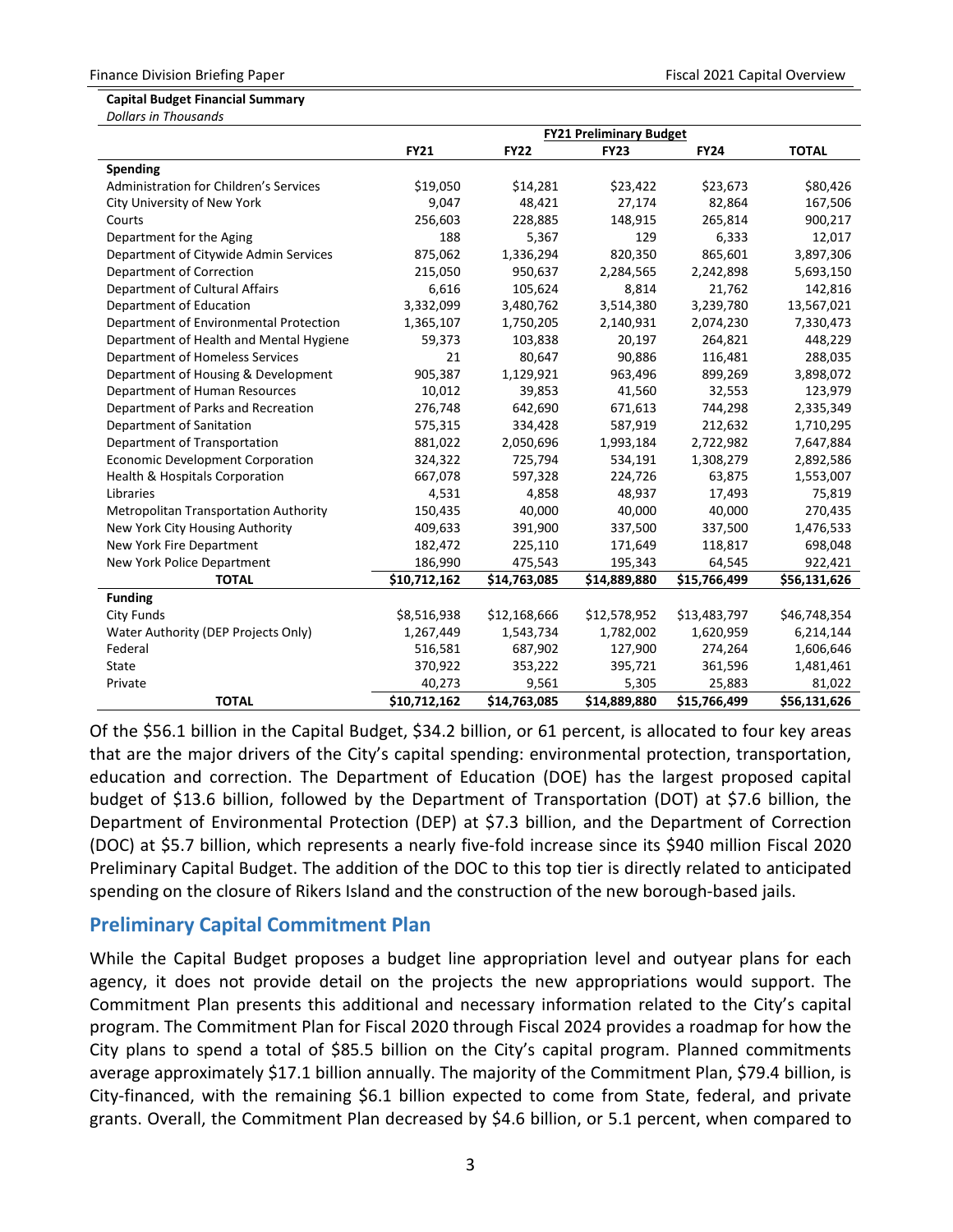the Fiscal 2020 Adopted Capital Commitment Plan total of \$90.1 billion. The chart below shows the variance between the adopted and preliminary commitment plans by fiscal year. As demonstrated in the chart, planned commitments in Fiscal 2020, Fiscal 2021, Fiscal 2022 and Fiscal 2023 have decreased while planned commitments in Fiscal 2024 have increased. This is reflective of the citywide effort to better align planned capital spending with the Administration's ability to commit those funds.

#### **Commitment Plan Structure**



The Commitment Plan shows how the City plans to spend the appropriations allocated in the Capital Budget. The Commitment Plan breaks the budget lines down into individual projects and describes the timelines for their completion. The Commitment Plan is first organized by City agency with the budget lines for each agency grouped together. Some agencies are so large that they are broken down into multiple sections, which appear in the Capital Commitment Plan as a separate agency. In these cases, the sections are aggregated when examining both their capital budgets and commitment plans. These agencies and their sub-agencies are as follows.

- DOT
	- o DOT Equipment
	- o Ferries & Aviation
	- o Highways
	- o Highway Bridges
	- o Traffic
	- o Waterway Bridges
- Department of Citywide Administrative Services (DCAS)
	- o Environmental Data Processing Equipment & Finance Costs
	- o Department of Information Technology & Telecommunications Equipment
	- o Public Buildings
	- o Real Property
- DEP
	- o DEP Equipment
	- o Sewers
	- o Water Mains
	- o Water Pollution Control
	- o Water Supply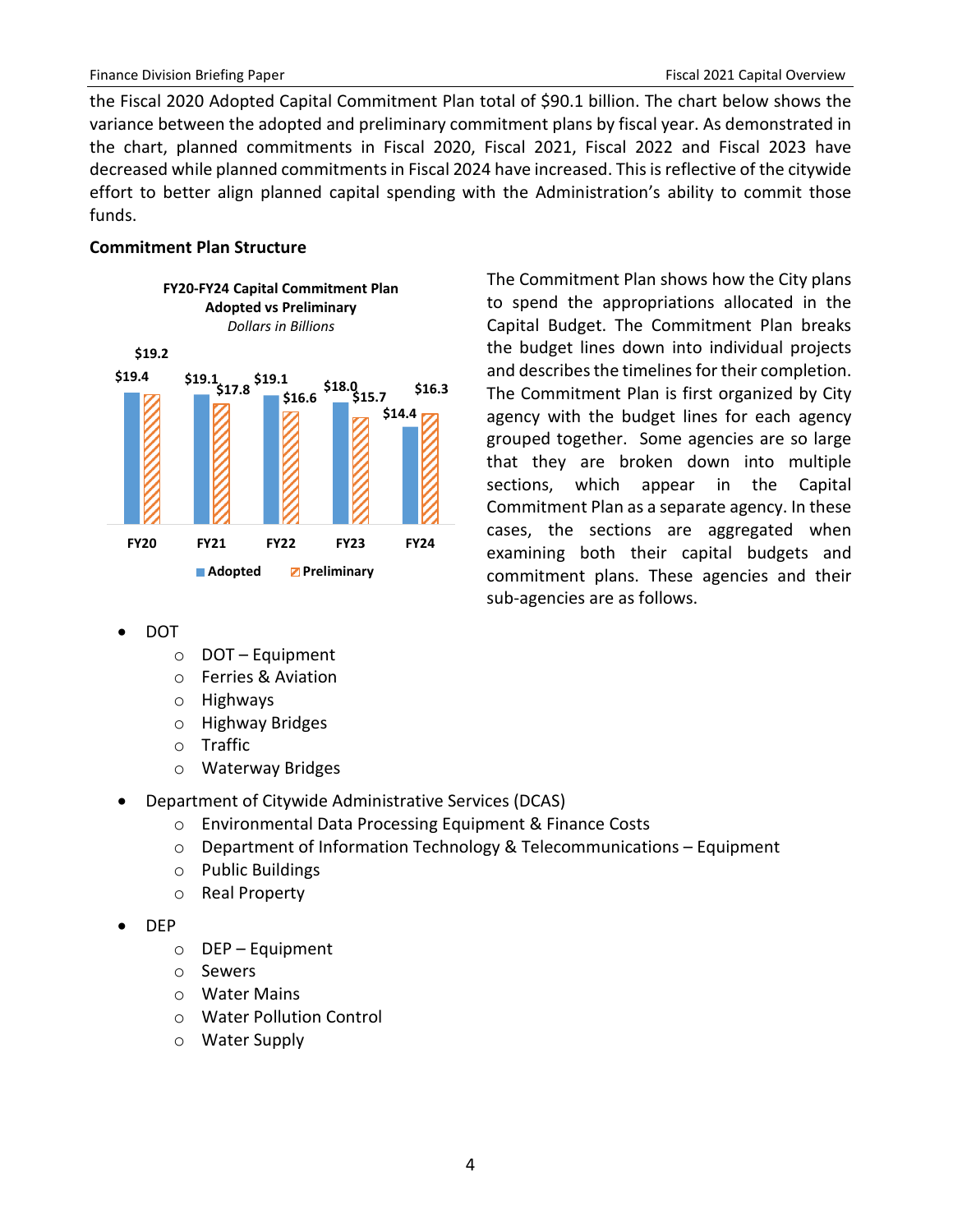- **Libraries** 
	- o Brooklyn Public Library
	- o New York Public Library
	- o New York Research Library
	- o Queens Public Library
- Metropolitan Transit Authority (MTA)
	- o MTA Bus Company
	- o Transit Authority
	- o Staten Island Rapid Transit Operating Authority

Each budget line contains multiple project IDs, which represent discrete capital projects. Budget lines offer a general description of the type of work that will be done, and the project IDs represent specific projects that fit within that description. Appropriations are allocated at the budget line level rather than the project ID level. This gives the Administration the ability to change funding levels for the individual projects and to add new projects without additional approval by the Council, as long as it remains within the limits of the Council-approved appropriations for that budget line in that year's capital budget. A budget modification is required in order to transfer funding among budget lines during the course of a fiscal year. Since most lines have more appropriations than they need, this is rarely necessary.

A notable exception to this is the non-City capital projects (projects done for non-profit entities with City capital funding). Non-City capital projects have budget lines that describe the individual nonprofit with the project ID representing a specific project for that non-profit because they are individually funded by discretionary funding from the City Council and Borough Presidents.

| Projects Funded by the Council and Borough Presidents are more closely associated with their own budget line and/or project |                                                           |                   |                    |                                           |     |                     |
|-----------------------------------------------------------------------------------------------------------------------------|-----------------------------------------------------------|-------------------|--------------------|-------------------------------------------|-----|---------------------|
|                                                                                                                             | ID in the Fiscal 2021 Preliminary Capital Commitment Plan |                   |                    |                                           |     |                     |
|                                                                                                                             | <b>Commitments</b>                                        | <b>Portion of</b> |                    | Portion of                                |     | <b>Portion of</b>   |
| <b>Funding Source</b>                                                                                                       | in Plan                                                   | Plan              | <b>Project IDs</b> | <b>Budget Lines</b><br><b>Project IDS</b> |     | <b>Budget Lines</b> |
| Mayoral                                                                                                                     | \$82.1B                                                   | 96%               | 8.090              | 69%                                       | 807 | 39%                 |
| Council                                                                                                                     | \$2.6B                                                    | 3%                | 3.629              | 31%                                       | 657 | 32%                 |
| <b>Borough Presidents</b>                                                                                                   | \$0.9B                                                    | 1%                | 1,755              | 15%                                       | 590 | 29%                 |

The table below shows the Commitment Plan by agency, including the respective five-year planned commitment amounts and the numbers of budget lines and project IDs. Because, in general, each project ID represents an individual project, they provide a rough estimate of how many projects each agency has in its capital plan – except in instances where a project is jointly funded, for example by the Mayor and the Council. The agencies with the largest number of project IDs are the Department of Parks and Recreation (DPR), DEP, DOT, DCAS, and the Department of Cultural Affairs (DCLA).

| <b>Preliminary Capital Commitment Plan by Agency</b>                       |            |     |       |  |  |  |
|----------------------------------------------------------------------------|------------|-----|-------|--|--|--|
| <b>Dollars in Thousands</b>                                                |            |     |       |  |  |  |
| <b>Budget Lines</b><br><b>FY20-24 Plan</b><br><b>Project IDs</b><br>Agency |            |     |       |  |  |  |
| <b>Administration for Children's Services</b>                              | \$381,364  | 36  | 99    |  |  |  |
| City University of New York                                                | 615,827    | 34  | 507   |  |  |  |
| Courts                                                                     | 1,488,401  | 28  | 100   |  |  |  |
| Department For The Aging                                                   | 54,420     | 37  | 83    |  |  |  |
| Department of Citywide Administrations Services                            | 6,832,024  | 251 | 1,236 |  |  |  |
| Department of Correction                                                   | 6,834,323  | 9   | 173   |  |  |  |
| Department of Cultural Affairs                                             | 1,076,090  | 600 | 680   |  |  |  |
| Department of Education                                                    | 18,368,147 | 19  | 17    |  |  |  |
| Department of Environmental Protection                                     | 10,457,549 | 68  | 1,851 |  |  |  |
| Department of Health & Mental Hygiene                                      | 748,855    | 143 | 462   |  |  |  |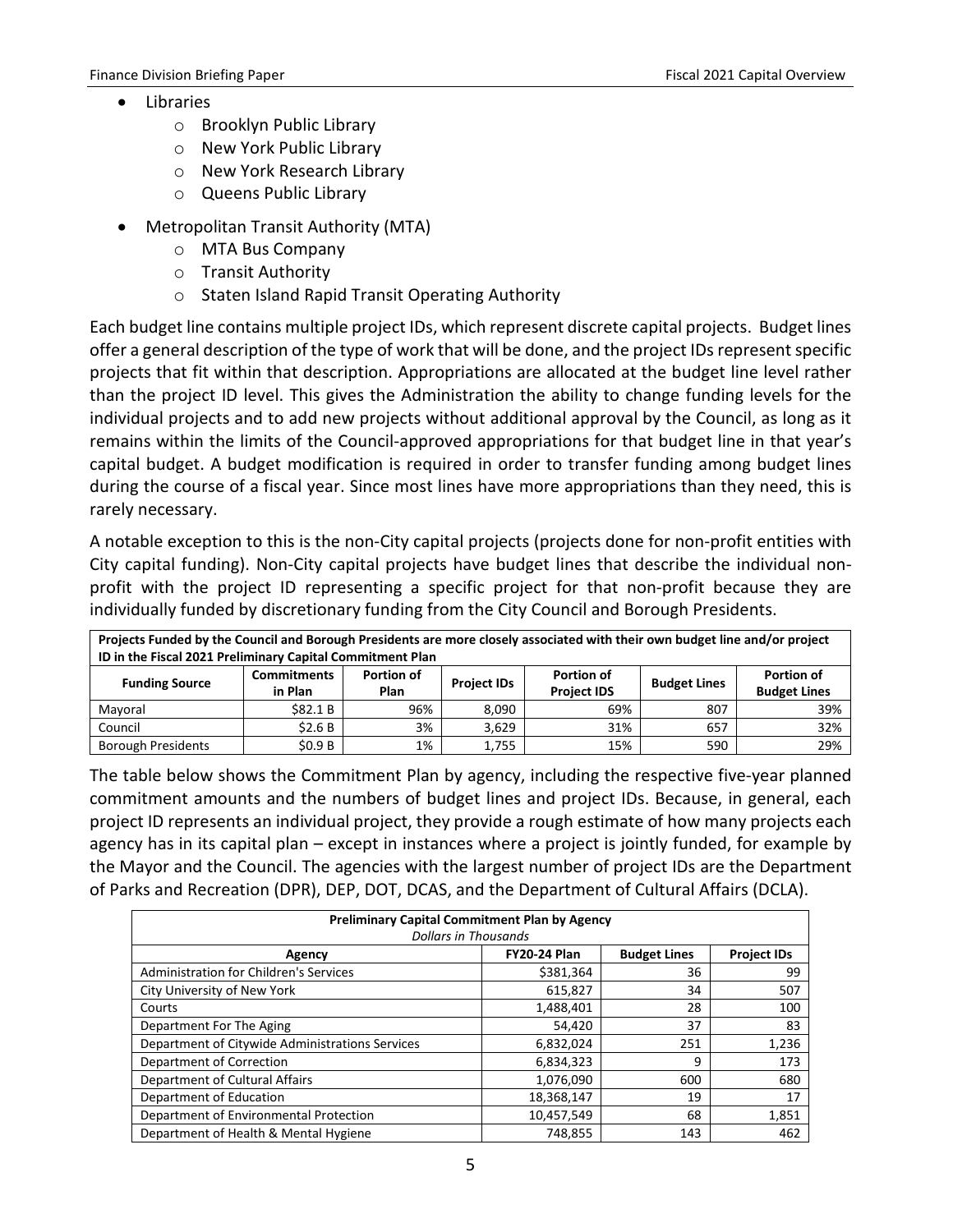| <b>Preliminary Capital Commitment Plan by Agency</b>                       |              |       |        |  |  |  |  |
|----------------------------------------------------------------------------|--------------|-------|--------|--|--|--|--|
| <b>Dollars in Thousands</b>                                                |              |       |        |  |  |  |  |
| <b>FY20-24 Plan</b><br><b>Project IDs</b><br><b>Budget Lines</b><br>Agency |              |       |        |  |  |  |  |
| Department of Homeless Services                                            | 476,730      | 16    | 224    |  |  |  |  |
| Department of Housing Preservation & Development                           | 5,882,271    | 128   | 466    |  |  |  |  |
| Department of Human Resources                                              | 324,635      | 68    | 171    |  |  |  |  |
| Department of Parks and Recreation                                         | \$4,343,869  | 144   | 2,288  |  |  |  |  |
| Department of Sanitation                                                   | 2,112,002    | 19    | 182    |  |  |  |  |
| Department of Transportation                                               | 10,762,218   | 259   | 1,480  |  |  |  |  |
| <b>Economic Development Corporation</b>                                    | 4,499,881    | 83    | 527    |  |  |  |  |
| <b>Health &amp; Hospitals Corporation</b>                                  | 2,513,817    | 16    | 500    |  |  |  |  |
| Libraries                                                                  | 762,020      | 34    | 553    |  |  |  |  |
| <b>Metropolitan Transportation Authority</b>                               | 1,593,215    | 9     | 10     |  |  |  |  |
| New York City Housing Authority                                            | 2,779,797    | 7     | 354    |  |  |  |  |
| New York Fire Department                                                   | 977,045      | 22    | 297    |  |  |  |  |
| New York Police Department                                                 | 1,642,644    | 24    | 418    |  |  |  |  |
| <b>TOTAL</b>                                                               | \$85,527,144 | 2,054 | 11,724 |  |  |  |  |

Six agencies - DOE, DOT, DEP, DOC, DCAS, and the Department of Housing Preservation and Development (HPD) - account for approximately 69 percent of the total Commitment Plan. As with the Capital Budget, education, environmental protection, and transportation are the primary major drivers of planned capital spending.



#### **Preliminary Capital Commitment Plan by Agency, FY20-FY24 vs FY19-23**

**Fiscal 2021 Preliminary Capital Plan, FY20-FY24 Fiscal 2020 Preliminary Capital Plan, FY19-FY23**

6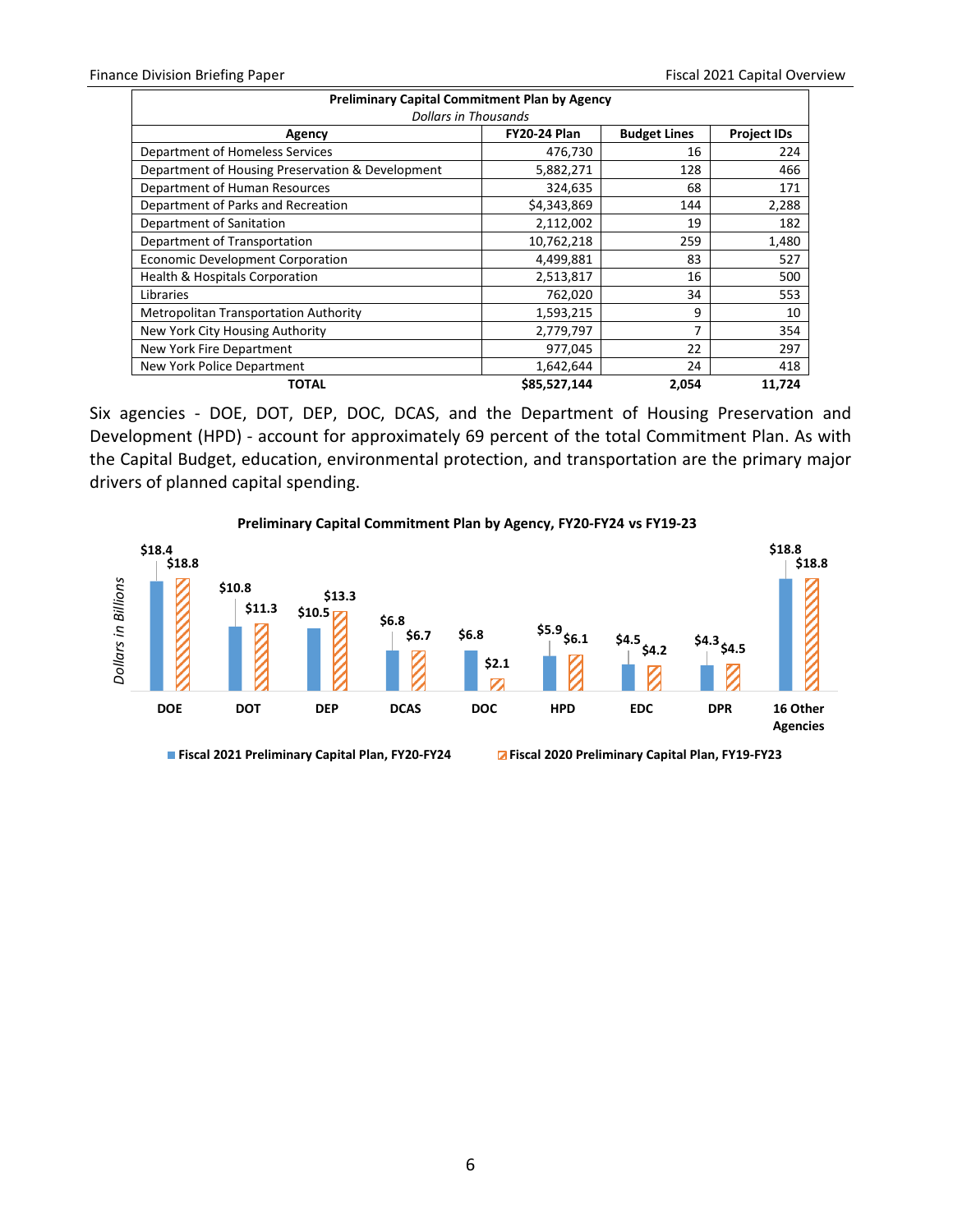# **FY20-FY24 Commitment Plan Project Management TOTAL: \$20 billlion and 2,162 Projects**  *Dollars in Billions*



Although there are 28 agencies with capital programs, some agencies do not have the capacity to manage some or all of their capital projects. In these cases, another agency, as assigned by the Office of Management and Budget (OMB), manages the projects for the budgeted agency. This is typically the Department of Design and Construction (DDC) whose sole function is to manage projects for other City agencies. Because it is simply managing and executing the capital projects of other agencies, DDC has no capital budget of its own. The New York City Economic Development Corporation (NYCEDC) and DCAS also manage projects for other City agencies, but also have their own capital budgets. The chart on the left demonstrates that DDC is the largest managing agency with 2,162 capital projects**.**

# <span id="page-9-0"></span>**A New Methodology in Capital Planning**

Historically, it was common practice for the Administration to put the majority of planned commitments in the first few years of each commitment plan – a phenomenon that the Council referred to as frontloading the Plan. If the City was able to execute a front-loaded commitment plan then this would not be objectionable. However, as commitment plans grew more ambitious in size and scope it became less likely that the Administration was able to complete its planned commitments in any given year, resulting in an unrealistic plan and a less-than-transparent method of budgeting.

Over the last commitment plans, at the Council's urging, the Administration has begun to address this issue by moving planned commitments more realistically into the outyears of the plan. It has continued that trend in this Commitment Plan and taken an even bolder step forward. The



Commitment Plan shows significant reductions in planned commitments between 2020 and 2023 as compared to the Fiscal 2020 Adopted Commitment Plan. The Administration then added a new section to the Commitment Plan which shows funding beyond Fiscal 2024 out to Fiscal 2029 and aligns planned spending with ten-year capital strategy category. As a result, the Council and public can now see how the Administration has moved out planned spending across a tenyear period. This avoids the past issue, and the reluctance to not front-load the commitment

plan, of movements of planned commitments beyond the final year of the commitment plan looking like cuts in the plan. As a result, the Administration can now show planning beyond the required fiveyears of the commitment plan and more accurately reflect the timelines of the agencies' capital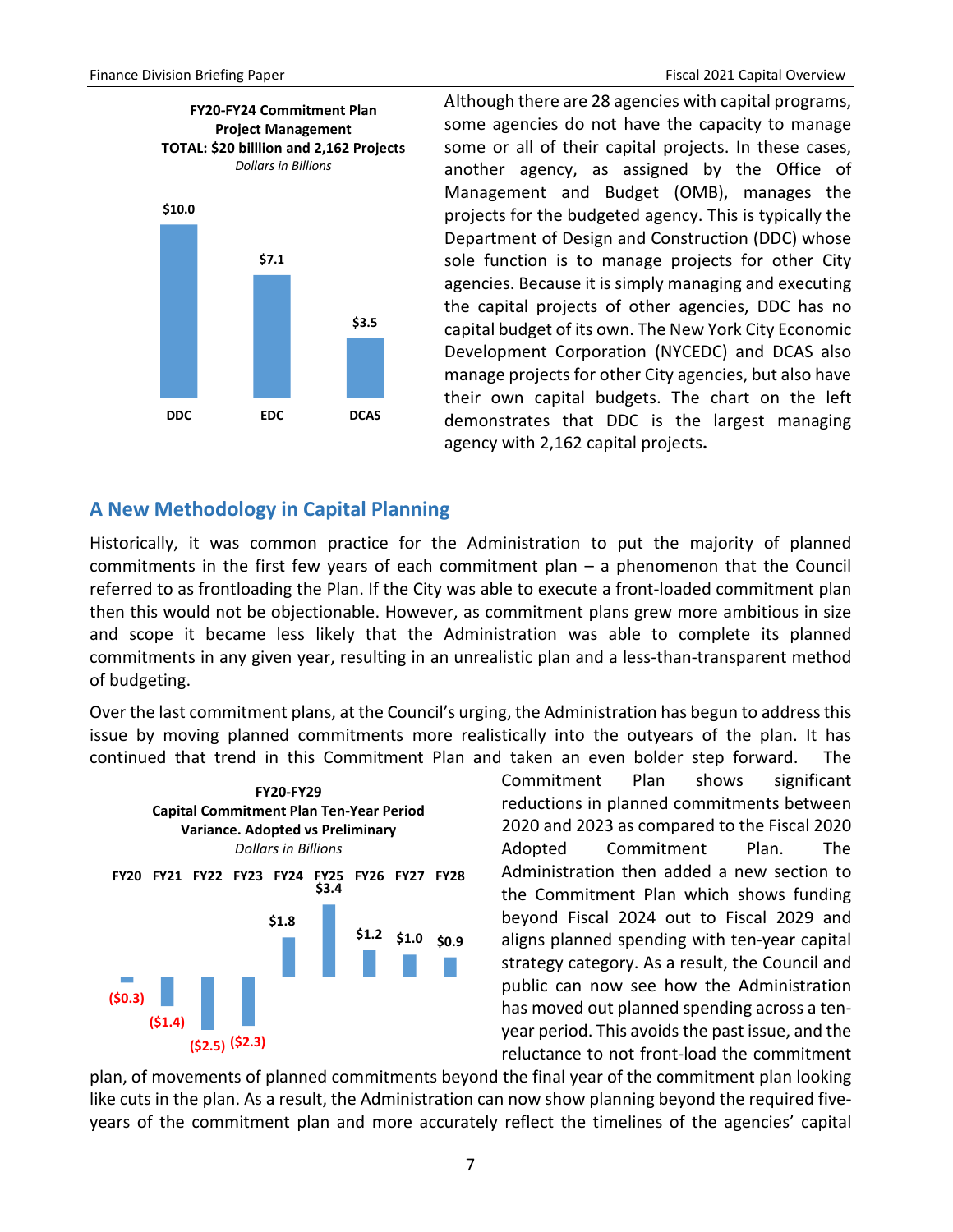programs. With this new data it is evident that, while there is a reduction of \$4.5 billion in the Fiscal 2020-2024 time period, there is an increase in funding in the Fiscal 2025-2029 period of \$7.5 billion, for a ten-year net increase of \$2.9 billion. The majority of the increases in the Fiscal 2025 -2029 period are in the first three years showing the completion of projects begun in the Fiscal 2020-2024 period. Forecasting beyond the length of the commitment plan will also be beneficial to the next ten-year capital strategy which will hopefully be much more accurate than the last iteration produced.

# <span id="page-10-0"></span>**Capital Project Implementation**

The Administration's reports provide limited information regarding the effectiveness of the implementation of the Commitment Plan at the citywide level. The capital commitment rate, discussed below, has long been used as an indicator of the City's success in implementing the capital plan. However, this is only one measure of effectiveness. Other actual and potential methods of measuring capital project implementation are also discussed in this section.

### <span id="page-10-1"></span>**Capital Commitment Rate**

Historically, the City has not fully executed its capital commitment plan as forecast. The capital commitment rate reflects the portion of planned commitments that were actually made in a given fiscal year. Much of the gap between planned and actual commitments may simply be due to aspirational budgeting and goal-setting in the commitment plan. Some factors are beyond the City's control, such as unforeseen site conditions and bid prices that are above budget due to current construction market performance, both of which can delay projects. In addition to these outside factors, the City's own rules and regulations often delay capital projects, as well as inflate their costs.



As reflected in the chart to the left, the City's Fiscal 2019 capital commitment rate was 68 percent. This is a slight decrease over the Fiscal 2018 commitment rate of 70 percent, but still above the average commitment rate since Fiscal 2015 of 63 percent. The substantially higher commitment rate these past two fiscal years are a result of both more accurately forecasted commitments and higher actual commitments.

However, commitment rates continue to vary widely by agency. Improvements are still needed to ensure that individual agencies are both accurately forecasting commitments and committing capital funding at an appropriate rate

to execute needed repair, replacement, and expansion projects. Moreover, a singular focus on commitment rate can have perverse incentives, causing agencies to artificially lower planned commitments rather than improve the actual execution of capital projects, and/or to prioritize the commitment of large projects that will significantly improve the capital commitment rate at the expense of smaller but still critical projects that would individually have little impact on the commitment rate. OMB should continue to work to improve both citywide and agency-level commitment rates, while also using other methods to track and assess the implementation of the capital plan.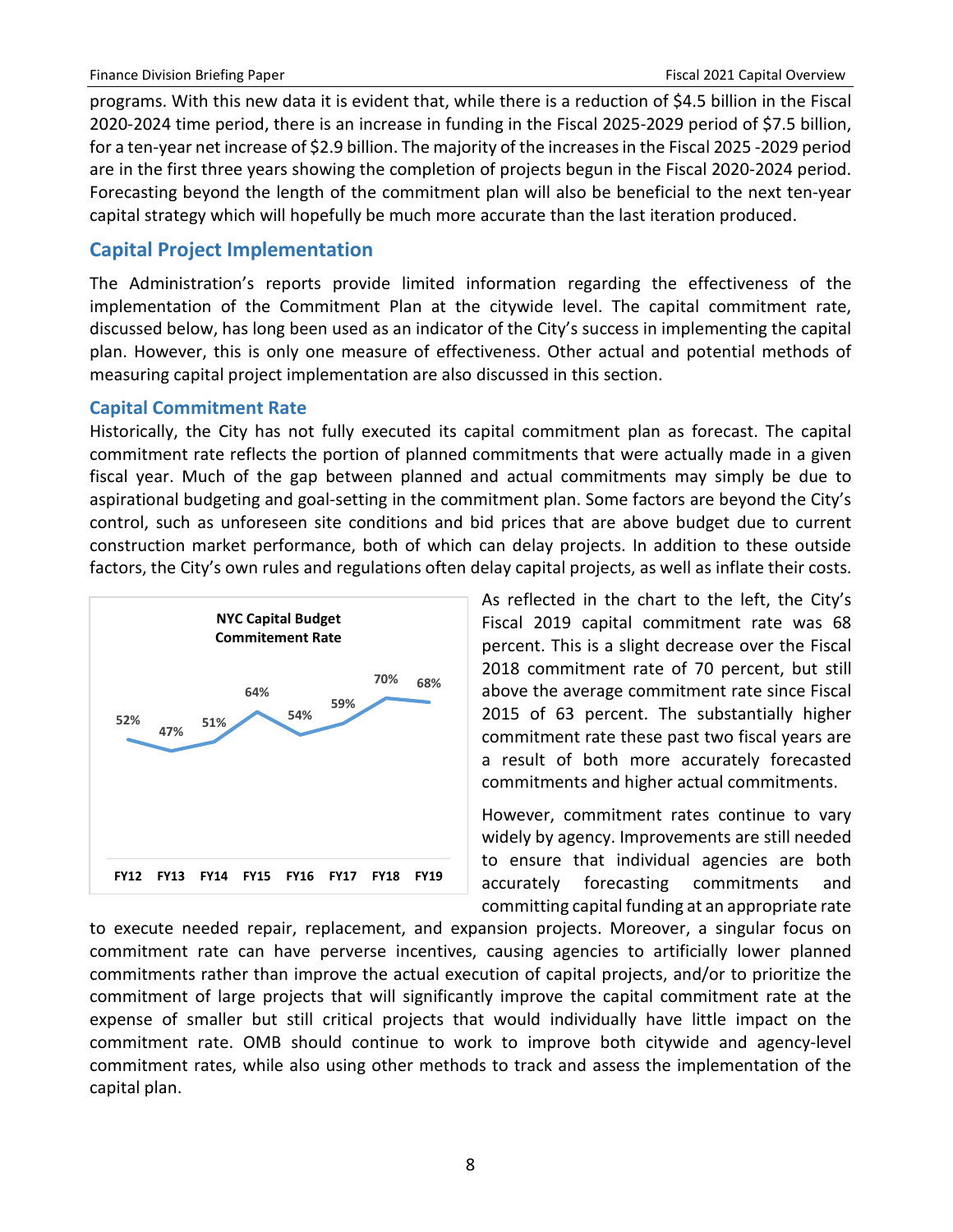### <span id="page-11-0"></span>**Capital Project Performance Measures**

The Commitment Plan includes Commitment Targets by Managing Agency and Capital Program Performance Indicators. These targets are lower than planned commitments and it is unclear how they are used by OMB. The total commitment target for Fiscal 2020 is \$13.9 billion, compared to \$19.2 billion in total planned commitments.

The Capital Program Performance Indicators are divided into three types:

- Financial indicators which are the total dollar amount of commitments;
- Management indicators which are the number of projects entering three phases (design start, construction start, and project completion); and
- Programmatic indicators which measure performance against specific programmatic goals such as miles of streets resurfaced.

According to the Commitment Plan, in Fiscal 2019 the City committed 105 percent of its financial indicator target of \$12 billion. The target amount is different from planned commitments, and is based on an assumption that the City will commit approximately 70 percent of City appropriations and 100 percent of non-City appropriations, with the exception of the DOE, MTA, and DEP, which are expected to commit 100 percent of all appropriations. By comparison, the Fiscal 2019 planned commitments in the Fiscal 2020 Executive Capital Commitment Plan totaled \$16.4 billion—almost \$4.4 billion more than target amount of \$12 billion. Fiscal 2020 planned commitments of \$19.2 billion are similarly \$5.3 billion higher than the target amount of \$13.9 billion. Since the target amount is the figure used to estimate debt service costs, and is much more accurate than planned commitments, OMB should work to align planned capital commitments with these targets.

Management indicator information at the citywide level is presented below. OMB collects this information from individual managing agencies. The planned spending for these projects do not necessarily reside in the managing agency's budget.

|                            | <b>FY18 Actual</b> |       | <b>FY19</b> | FY20 Plan |       |
|----------------------------|--------------------|-------|-------------|-----------|-------|
|                            |                    | Plan  | Actual      | % of Plan |       |
| <b>Design Starts</b>       | 1.252              | 1.187 | 1.443       | 122%      | 1.112 |
| <b>Construction Starts</b> | 1.136              | 1.258 | 1.398       | 111%      | 1.651 |
| <b>Project Completions</b> | 1,109              | 1.249 | 1.139       | 91%       | 1,585 |

Because programmatic indicators are tied to specific agencies, there are no citywide indicators.

The Mayor's Management Report (MMR) does not include any citywide performance measures related to the implementation of the capital Plan. However, some agencies do report on their own capital programs through the MMR and Preliminary MMR (PMMR). For example, DDC reports on the portion of design and construction projects completed early/on time, broken down by project type, as well as the total number of projects completed. The School Construction Authority (SCA) reports on the average cost per square foot of new school buildings, the portion of projects completed ontime/early, and the portion of projects completed within budget. DPR similarly reports on the portion of capital projects completed on time/early, and the portion of projects completed within budget, as well as the total number of projects completed. However, there is a concern that the manner in which these indicators are measured and captured is not standardized across agencies, and is not accurately capturing whether projects are truly on time and within budget.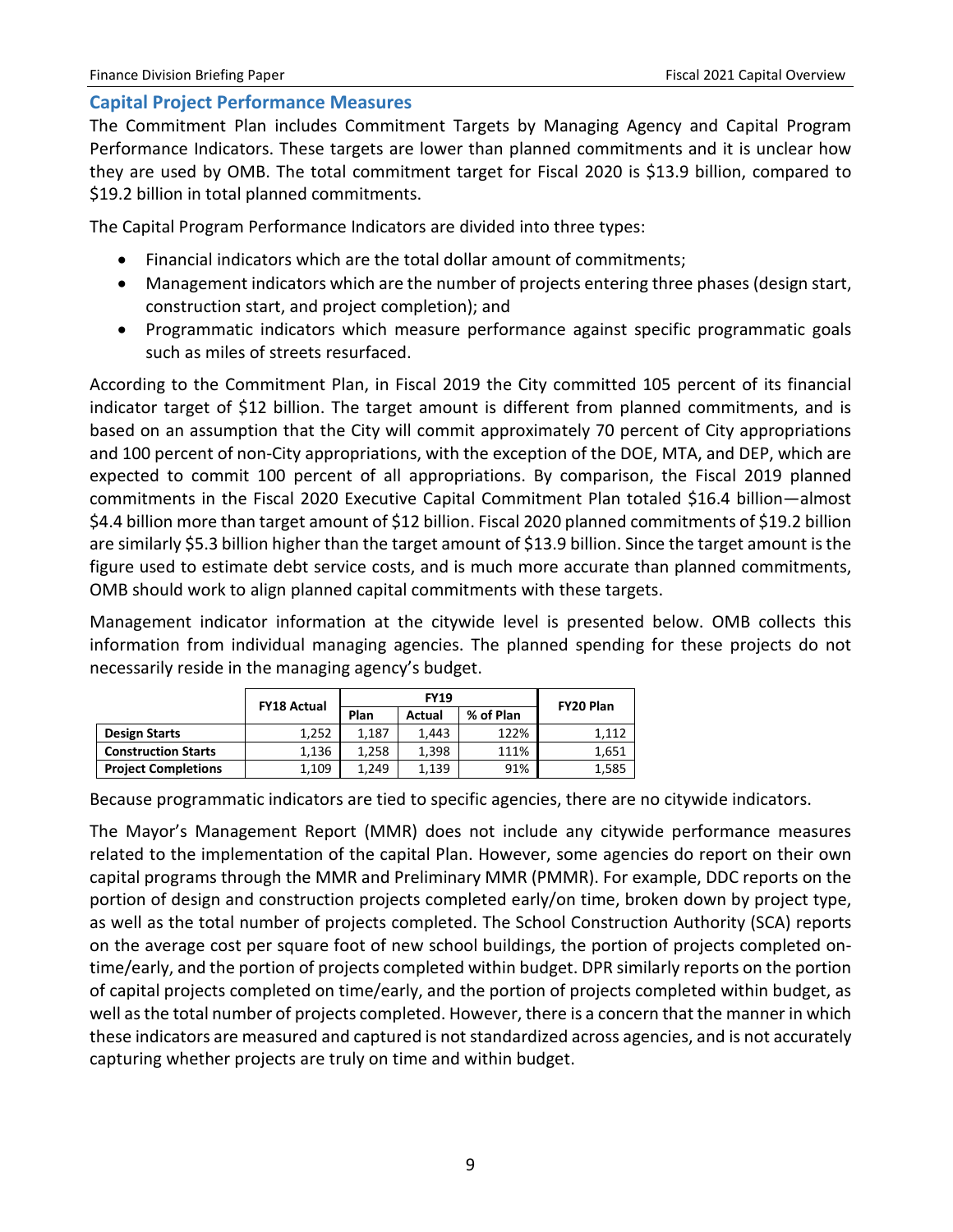## <span id="page-12-0"></span>**Capital Project Tracking**

Proper planning, tracking, and management have always been core focuses of the Council when it comes to the City's budget. However, a lack of data and metrics have created a barrier to holding the Administration accountable to timelines and cost overruns through comprehensive, citywide oversight.

On February 11, 2020 the Council passed Introduction Number 113-A which will pave the way for the City's first tracker of capital projects citywide. It is intended that this tracker will eventually have data on every City capital project, including but not limited to information regarding project scope, timeline, cost, and schedule both at inception and as those milestones are changed due to scope modifications or delays. This level of detail at the project level will allow for a new degree of oversight and increased accountability of capital practices across agencies.

Currently, the City manages multiple capital trackers that have varying levels of detail and update requirements. These trackers are outlined below.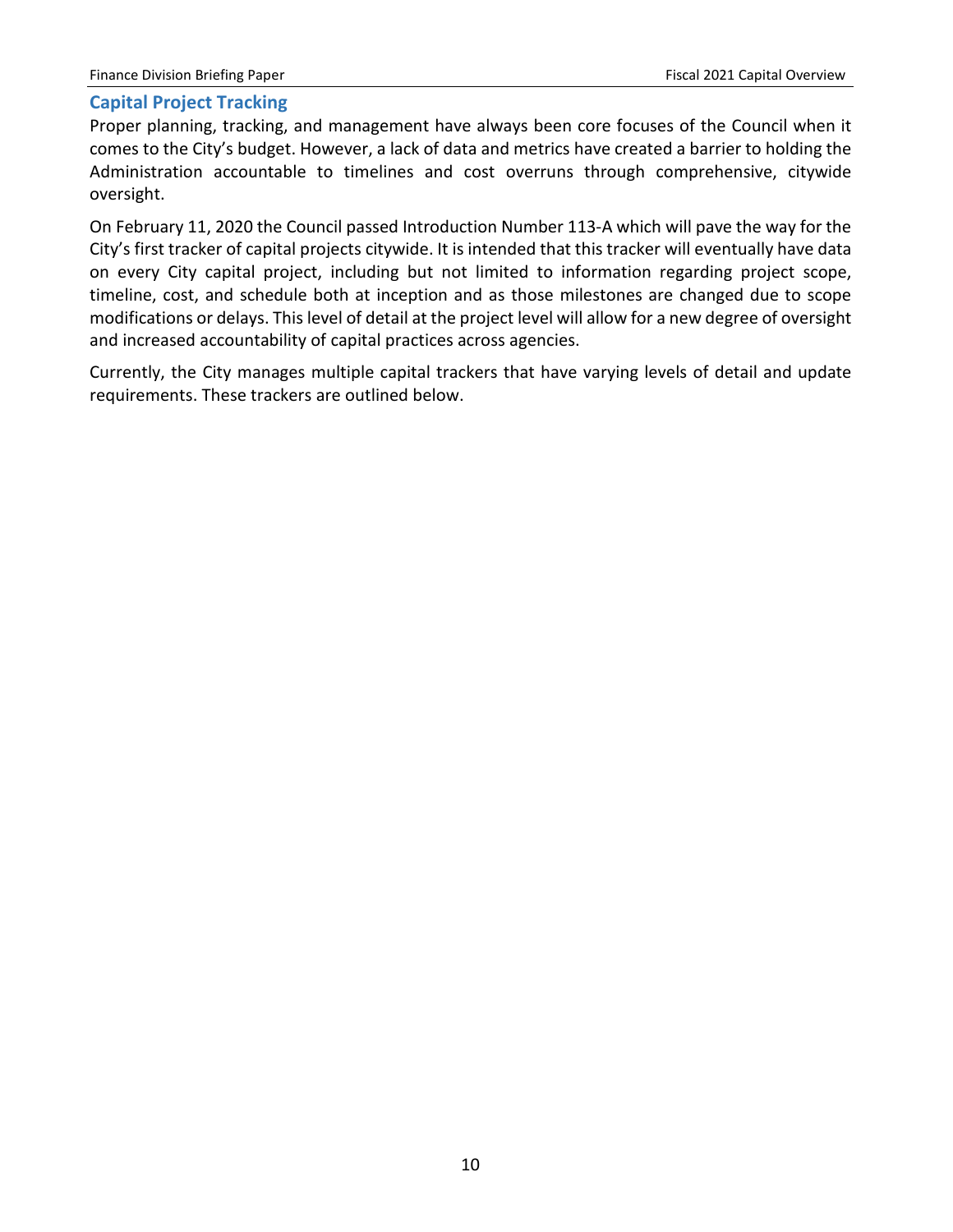|                                |                            | <b>Information</b>  |                            | Included?                |                |            |
|--------------------------------|----------------------------|---------------------|----------------------------|--------------------------|----------------|------------|
| <b>Tracker Name</b>            | <b>Projects</b><br>Covered | <b>Presentation</b> | Project<br><b>Schedule</b> | Project<br><b>Budget</b> | Scope          | Design     |
|                                | All School                 |                     |                            |                          |                |            |
| <b>SCA Quarterly Report</b>    | Projects                   | <b>PDF</b>          | <b>Yes</b>                 | <b>Yes</b>               | <b>Yes</b>     | No.        |
|                                |                            | Online Database -   |                            |                          |                |            |
|                                | All Parks                  | No Export           |                            |                          |                |            |
| NYC Parks Capital Tracker      | Projects                   | Options             | <b>Yes</b>                 | <b>No</b>                | <b>Yes</b>     | <b>Yes</b> |
|                                | Hurricane Sandy            |                     |                            |                          |                |            |
| Sandy Funding Tracker          | Funding                    | Online              | <b>No</b>                  | <b>No</b>                | No             | <b>No</b>  |
|                                | Commitments                |                     |                            |                          |                |            |
| Zoning Commitments Tracker     | from ULURP                 | Online Database     | <b>Partial</b>             | <b>No</b>                | <b>Yes</b>     | <b>No</b>  |
|                                |                            | Online Table -      |                            |                          |                |            |
|                                | Projects over              | Limited Search      |                            |                          |                |            |
| NYC Capital Projects Dashboard | \$25 million               | Functionality       | Yes                        | <b>Yes</b>               | <b>Partial</b> | <b>No</b>  |

# <span id="page-13-0"></span>**Council Discretionary Projects**

The Commitment Plan includes \$2.6 billion in projects funded by City Council discretionary funding. Of the \$2.6 billion, \$655 million was added in the Fiscal 2020 Adopted Capital Budget (excluding rescindments) with the remaining \$1.9 billion added in prior years for projects that are in-progress or have not yet commenced. It is common for the Council, Mayor, and Borough Presidents to co-fund capital projects. Many cultural projects, for example, are funded jointly. As reflected in the chart to the right, of the Councilallocated funding included in the Commitment Plan, 84 percent is allocated to the eight agencies with the top three agencies holding half of all Council discretionary dollars in the Plan.



**Council Funding FY20-24 TOTAL: \$2.55 Billion**

Discretionary capital funding generally supports smaller community projects that are not adequately funded by the Administration, such as small parks upgrades, projects at local libraries, and technology for schools. However, the Council's discretionary funding should not be used to support essential City infrastructure, and instead should be used for items that are truly discretionary. For example, although the Council allocates \$40 to \$50 million annually for technology in schools, in reality these are essential school components that should be funded by the Administration. A school's access to technology should not be based on its ability to secure capital funding from an elected official. Similarly, Council Members are funding critical upgrades and repairs in parks, libraries, and NYCHA facilities.

This use of discretionary capital funding suggests that certain City agencies are not accurately assessing the need of their capital assets or are not fully funded to address the need of these capital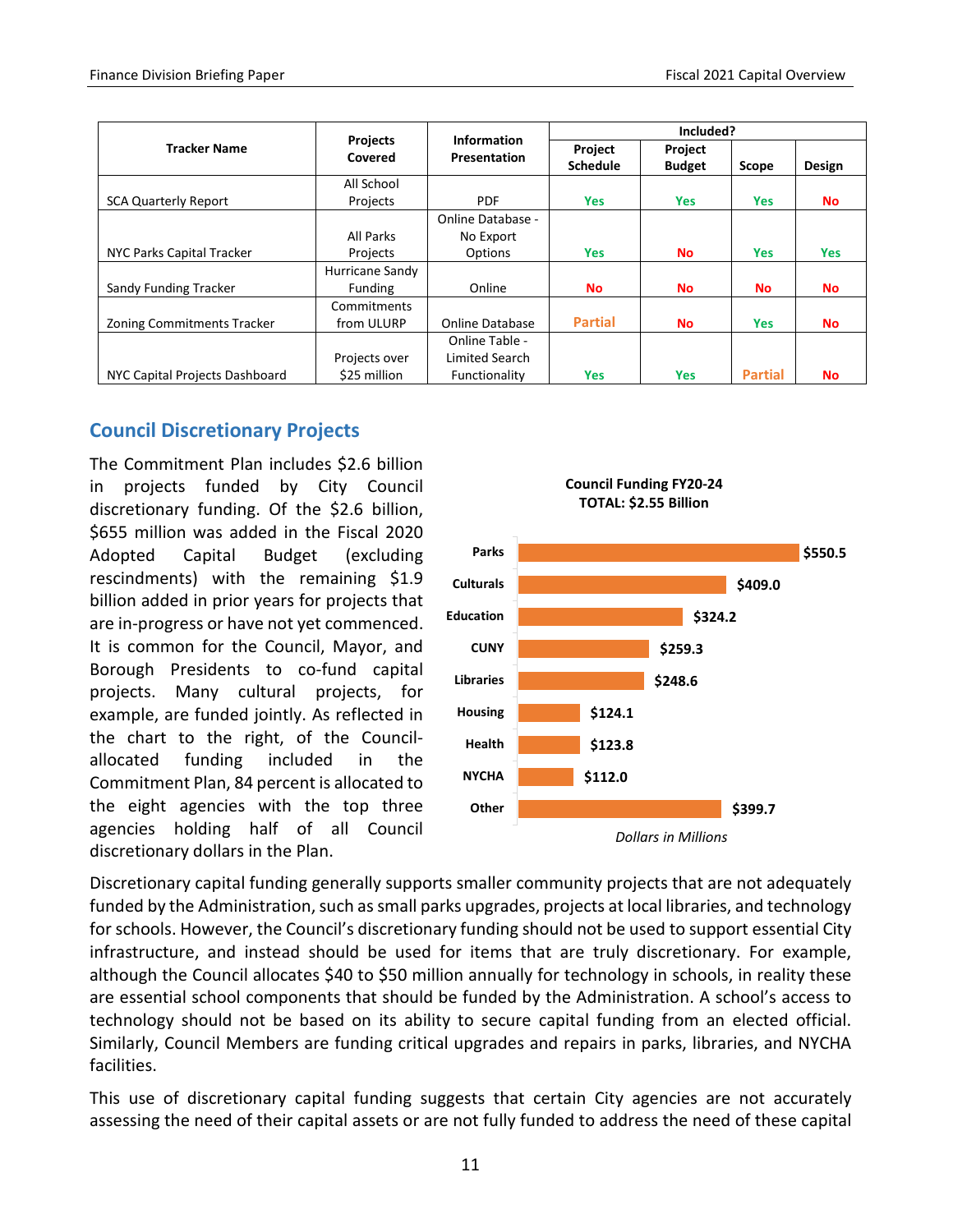assets. In some cases, such as NYCHA, insufficient funding results in capital needs going unaddressed. However, in other cases, the Administration has failed to comprehensively recognize the scope of the problems being addressed by discretionary capital funding. When discretionary capital funding has focused on particular areas, such as science labs or bathroom upgrades, it has resulted in the Administration adding funding for targeted improvementsin those areas. But, funding for these types of improvements should be based on a comprehensive needs assessment, rather than seeing where Council Members and Borough Presidents are adding discretionary dollars. In schools, for example, there should be a needs assessment for specialized instruction spaces, air-conditioning in nonclassrooms spaces, and physical education facilities improvements. Again, the reliance on discretionary funding for these kinds of projects reflects inadequacy in capital planning for essential City infrastructure.

# <span id="page-14-0"></span>**Financing and Debt Service**

New York City sells bonds to fund its capital program and the Fiscal 2021 Preliminary Budget estimates \$48 billion in long-term borrowing between Fiscal 2020 and Fiscal 2024 finance the City's many capital needs. This borrowing is supplemented with an estimated \$7.9 billion in borrowing by the New York City Municipal Water Finance Authority (NYW), for which NYW pays its own debt service through dedicated water and sewer fees. A summary of the financing plan is shown in the table below.

The City's borrowing strategy is a function of numerous factors, including but not limited to the conditions of the financial market, the City's project schedule, and cash flow considerations. The financing plan does not directly align with the commitment plan, as it more closely follows the City's actual capital expenditures in any given year. Making the commitment plan more accurate and realistic would help better illuminate the connection between what the City spends on capital projects and how it pays for them.

| <b>Dollars in Millions</b>                          |             |             |             |             |             |
|-----------------------------------------------------|-------------|-------------|-------------|-------------|-------------|
|                                                     | <b>FY20</b> | <b>FY21</b> | <b>FY22</b> | <b>FY23</b> | <b>FY24</b> |
| <b>Financing Plan</b>                               |             |             |             |             |             |
| <b>General Obligation Bonds</b>                     | \$3,910     | \$4,220     | \$4,930     | \$5,600     | \$5,810     |
| Transitional Finance Authority Bonds <sup>(1)</sup> | 3,000       | 4,220       | 4,930       | 5,600       | 5,810       |
| <b>Water Authority Bonds</b>                        | 1,704       | 1,512       | 1,533       | 1,507       | 1,670       |
| <b>TOTAL</b>                                        | \$8,614     | \$9,952     | \$11,393    | \$12,707    | \$13,290    |
| <b>Debt Outstanding</b>                             |             |             |             |             |             |
| GO Bonds                                            | \$39,156    | \$41,194    | \$43,760    | \$46,828    | \$49,975    |
| TFA Bonds <sup>(1)</sup>                            | 40,102      | 42,748      | 46,029      | 49,881      | 53,899      |
| Other Debt <sup>(2)</sup>                           | 2,080       | 1,987       | 1,894       | 1,775       | 1,678       |
| <b>TOTAL</b>                                        | \$81,338    | \$85,929    | \$91,683    | \$98,484    | \$105,552   |
| <b>Water Authority Bonds</b>                        | 30,907      | 31,992      | 33,075      | 34,108      | 35,292      |
| Debt Financing Burden (excludes Water Debt)         |             |             |             |             |             |
| Debt Outstanding/NYC Personal Income                | 11.8%       | 12.1%       | 12.5%       | 13.0%       | 13.4%       |

**Summary of Capital Financing Plan - Fiscal 2021 Preliminary Plan**

*Source: OMB Fiscal 2021 Preliminary Plan*

 $\overline{a}$ 

1) TFA Bonds do not include Building Aid Revenue Bonds issued for education capital purposes which are secured by Building Aid revenues from the State

2) Includes Conduit Debt and the Tobacco Settlement Asset Securitization Corporation (TSASC).

The City's debt issuance remains well below the City's constitutional debt limit of \$[1](#page-14-1)16.3 billion,<sup>1</sup> which is forecasted to grow sufficiently to accommodate new borrowing in the Capital Financing

<span id="page-14-1"></span> $1$  New York City's debt limit, as established by the State Constitution, is ten percent of the five-year rolling average of the full value of taxable real property in the City.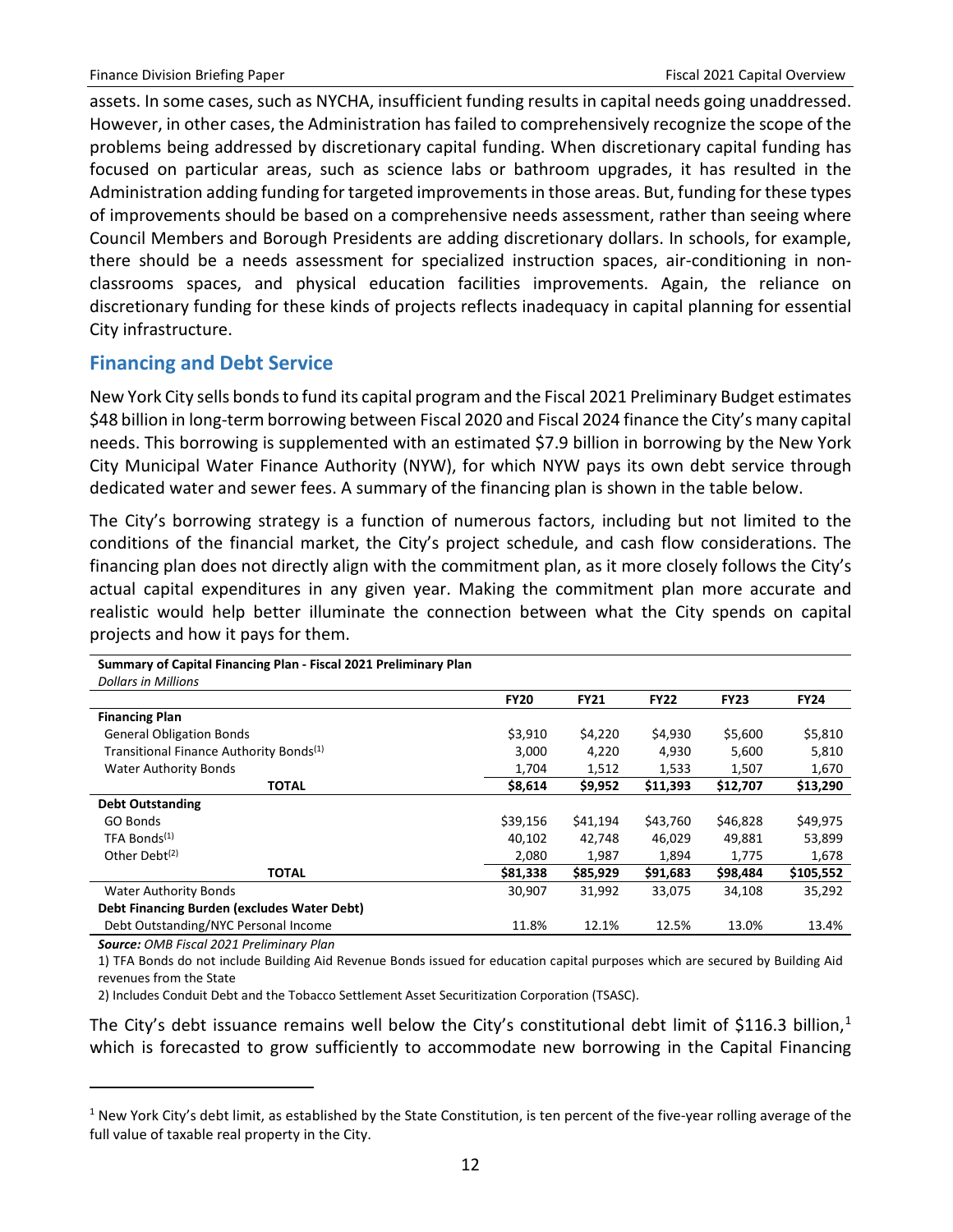Plan.[2](#page-15-1) The City's bonds continue to be well received by the markets, and all of its issuing authorities have maintained AA ratings or better by Standard & Poor's and Fitch. Moody's upgraded the City's credit rating from Aa2 to Aa1 on March 1, 2019.<sup>[3](#page-15-2)</sup>

While the City enjoys a strong cushion on its debt limit and favorable credit ratings on its bonds, there are factors to keep monitor. The City's debt service is projected to rise as a percentage of City revenues over the course of the financial plan period, from 10.9 percent in Fiscal 2020 to 13.1 percent by Fiscal 2023. The City also has an above-average debt burden per capita compared to other cities.<sup>[4](#page-15-3)</sup>

| Summary of Debt Service Payments - Fiscal 2021 Preliminary Plan<br><b>Dollars in Millions; Before Prepayments</b> |             |             |             |             |             |
|-------------------------------------------------------------------------------------------------------------------|-------------|-------------|-------------|-------------|-------------|
|                                                                                                                   | <b>FY20</b> | <b>FY21</b> | <b>FY22</b> | <b>FY23</b> | <b>FY24</b> |
| <b>Debt Service</b>                                                                                               |             |             |             |             |             |
| GO Bonds                                                                                                          | \$3,951     | \$4,126     | \$4,460     | \$4,813     | \$5,153     |
| TFA Bonds <sup>(1)</sup>                                                                                          | 2,906       | 3,248       | 3,572       | 3.946       | 4,094       |
| Other Debt $(2)$                                                                                                  | 208         | 208         | 202         | 223         | 195         |
| <b>TOTAL</b>                                                                                                      | \$7,065     | \$7,582     | \$8,234     | \$8,982     | \$9,442     |
| <b>Debt Service Burden</b>                                                                                        |             |             |             |             |             |
| Debt Service/Total Revenue                                                                                        | 7.3%        | 7.9%        | 8.4%        | 8.9%        | 9.2%        |
|                                                                                                                   |             |             |             |             |             |

*Source: OMB Fiscal 2021 Preliminary Plan*

1) TFA Bonds do not include BARBs

2) Includes Conduit Debt and the Tobacco Settlement Asset Securitization Corporation (TSASC).

# <span id="page-15-0"></span>**Debt Service Savings**

The Fiscal 2021 Preliminary Plan recognizes \$129.2 million in debt service savings for Fiscal 2020, primarily from revised interest rate assumptions for variable rate bonds and the retention of State building aid. These savings are in addition to savings of \$109.2 million for Fiscal 2020 recognized in the November 2019 Plan, which largely resulted from the same reasons.

The debt service budget serves as a routine source of savings for the City as savings from lower-thanassumed interest rates are recognized and refunding are done over the course of the fiscal year. This means the debt service budget tends to be overstated for the outyears, and while the Preliminary Plan projects that debt service will stay in line with measures of best practice and affordability over the plan period, it is likely that actual debt service costs will be even lower in the outyears than currently projected. For example, the City's actual debt service costs in Fiscal 2019 were 20.2 percent lower than first projected in the Fiscal 2016 Preliminary Budget and 4.6 percent lower than projected in the Fiscal 2019 Preliminary Budget. [5](#page-15-4) This overestimation skews the picture of the City's debt affordability over the plan and provides the Administration a convenient source of savings for subsequent Citywide Savings Plans.

<span id="page-15-3"></span> $4$  Ibid.

 $\overline{a}$ 

<span id="page-15-1"></span><sup>&</sup>lt;sup>2</sup> New York City Comptroller, Fiscal Year 2020 Annual Report on Capital Debt and Obligations, December 2019 (available at [https://comptroller.nyc.gov/reports/annual-report-on-capital-debt-and-obligations/\)](https://comptroller.nyc.gov/reports/annual-report-on-capital-debt-and-obligations/).

<span id="page-15-2"></span><sup>3</sup> See Moody's Credit Opinion, March 1, 2019. Available at <https://comptroller.nyc.gov/wp-content/uploads/2019/03/Moodys-Credit-Opinion.pdf>

<span id="page-15-4"></span><sup>5</sup> OMB; New York City Comprehensive Annual Financial Report of the Comptroller for Fiscal Year 2019